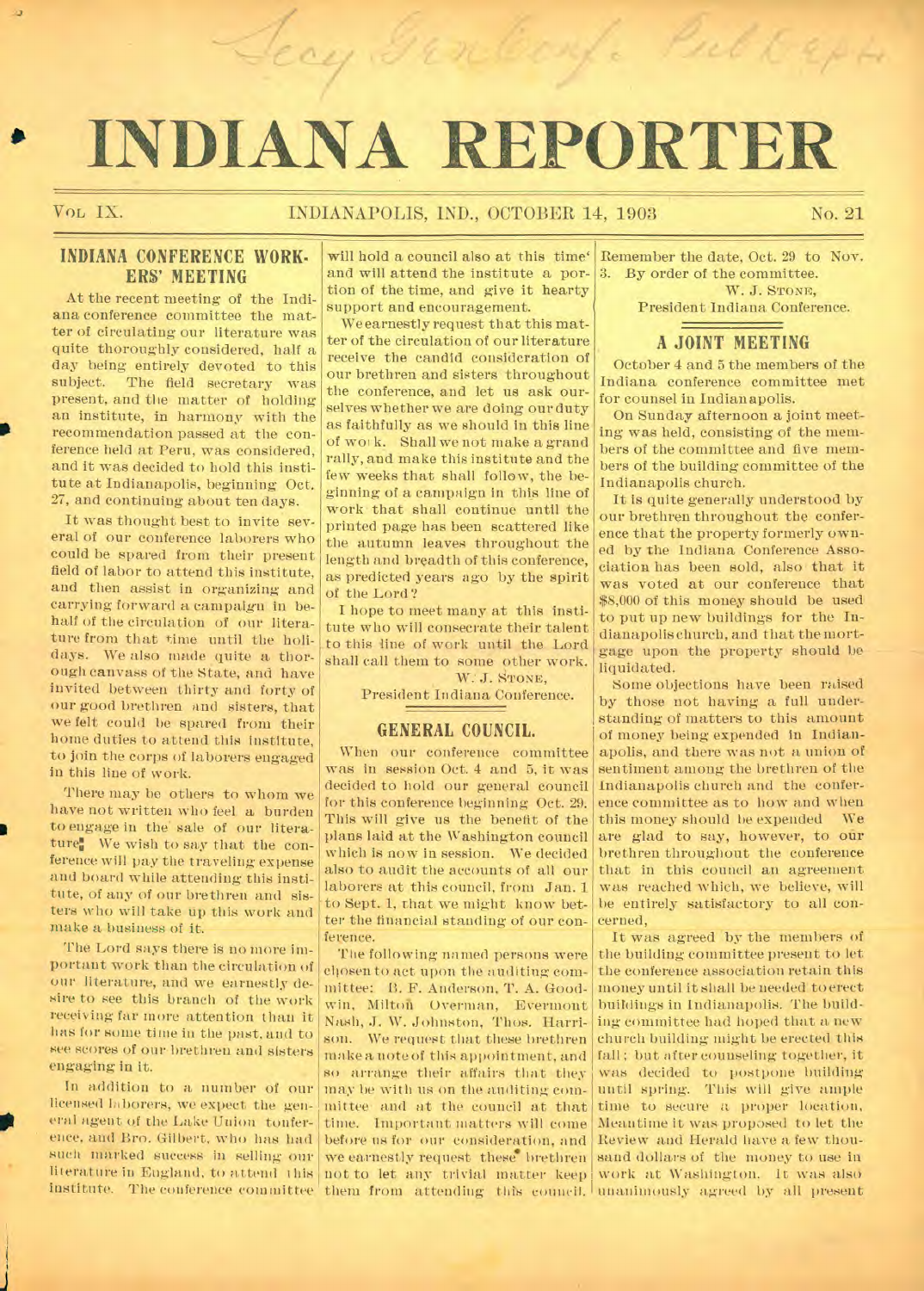# **THE INDIANA REPORTER.**

**PUBLISHED BY THE** 

# **INDIANA CONFERENCE ASSOCIATION Of Seventh-day Adventists.**

#### **626 E. ELEVENTH STREET. SUBSCRIPTION. Per Year • TWENTY-FIVE CTS**

**If** you are not a subscriber for the Reporter, send 25 cents for a year's subscription to 626 E. Eleventh street, Indianapolis, Ind.

Those receiving extra copies of this paper will confer a favor upon the publishers  $bS$  neighbors. Church elders are expected to distribute them at their next church meeting.

Entered as second-class mail matter.

that when a lot is purchased for the new church building for Iudiauapolis, that it shall be deeded, as heretofore, to the Indiana Conference Association of Seventh-Day Adventists. Should the church ever become extinct, the property would belong to the conference as heretofore, We feel certain that this will meet the mind of our brethren and sisters throughout the conference.

Indianapolis is an important center for our work in Indiana; it is a large city, and the conference must spend more or less means in placing the light before the thousands living here. Some here have desired one central church ; others felt that we should have two or more churches in the city. The conference committee have counseled that one church be built for the present, at a cost of \$5,- 000 or \$6,000, including lot, and that a portion of this money be raised among the members of the church and from the citizens of Indianapolis; then later, when a second church is needed, the remainder of the money be used to assist in another building. These matters have not been definitely worked out, but we believe that before the time comes to erect the first church building the Lord will give us light, and there will be concert of action and perfect harmony regarding the erection of the buildings and the course that should be pursued in carrying forward the work here.

The brethren of the Indianapolis church have looked at this matter in a candid and fair manner, and we have been much pleased as we have seen their willingness to take counsel of our committee, and to see such a union of sentiment as to the manner in which the work should be carried forward. We believe the Indianapolis church feels the burden of the work and desires to work in harmony with the counsels of the Lord.

W. J. STONE.

# **SABBATH SCHOOL SECRETARY AT WORK.**

I have been much interested in noting the progress of our work, as shown by the reports from different parts of the field. I have thought that our little State paper might be made the channel of great blessings; both to our workers in the field and those at home. Our hearts are made glad as we read of dear souls accepting the message of trutn in one place, and the revival of fainting ones in another:

Every true Seventh-Day Adventist should be stirred by Bro. Stone's article in the last Reporter, "Are we Preparing our Children for Translation ?" Some are awakening to their responsibility in this matter, and are providing church schools, that their children may receive that preparation and experience which they must have to prepare them to pass through the time of trouble into which we have already entered.

Sabbath evening, Sept. 18, I held a meeting with the yopth of the Marion chureh to interest them in the young people's work. On the next day (the Sabbath) we organized a society, with eight members. We hope that others will soon be added. May the Lord Jesus help these dear young people to grow in the knowledge and wisdom of his grace, and may they develop into strong workers in the cause of God. And may the older members of that church give to them the help and encouragement which the Lord requires at their hands.

On Sunday, Sept. 20, I attended the meetings being held at Gas City by Elders Roberts and Shrock, and in the afternoon I spoke, by request, on the subject of social purity. A good number of those not of our faith were present and took part in the meeting. These meetings are well attended, and the indications are that some soul-4 will accept the saving message. On Sunday, Sept. 25, I returned to Gas City by request, and presented the school work to the Jonesboro church. A school was organized, to open Oct. 5, with Bro. J. Lecklider as teacher. The spirit of the Lord Witnessed in the harmony of all the deliberations.

Our church school at Anderson is progressing, though we must move<br>again into temporary quarters. We again into temporary quarters. hope to have our own building ready to occupy by Nov. 1. We have had to meet difficulties and trials at every step; and we are realizing the truth of what we heard years ago—that the work which should have been done in favorable times would have to be done under great difficulties. Although we see this exempiffied in our experience now, we are not discouraged, but glad that the Lord still sustains us, and accepts our tardy efforts.

We very much appreciate the help of Bro. and Sister Hinton, who have recently moved here from Muncie. Also Bro. and Sister Halstead, from Monticello.

May we, as a people, realize the importance of the hour, and press together, uniting our efforts to hasten the soon coming of our Savior. MRS. R. W. MCMAHAN.

### **TITHES FOR SEPTEMBER, 1903**

| Sales Service Co.<br>Akron                                                                                                                                                                                                                                       | <b>Little contractor</b>                           |
|------------------------------------------------------------------------------------------------------------------------------------------------------------------------------------------------------------------------------------------------------------------|----------------------------------------------------|
| <b>Continued</b><br>$\cdots$<br>1.1.1.1<br>Angola.                                                                                                                                                                                                               |                                                    |
| Anderson<br>$4 - 1$ ( $1 - 1$ ) $1 - 1$                                                                                                                                                                                                                          | \$10 00                                            |
| Auburn. De Berlingen Herrich                                                                                                                                                                                                                                     |                                                    |
| $1.1 - 1.1$                                                                                                                                                                                                                                                      | 18 50                                              |
| Boggstown<br>Bethel <b>Experience and Services</b>                                                                                                                                                                                                               | .                                                  |
|                                                                                                                                                                                                                                                                  |                                                    |
| Connersville<br><b>GETTY HEMI</b>                                                                                                                                                                                                                                |                                                    |
| <b>SEVILLE</b><br>$\sim$ $\sim$<br>$1.14 - 1.000$<br>Corunna                                                                                                                                                                                                     |                                                    |
| 100 000                                                                                                                                                                                                                                                          | <b>Committee</b>                                   |
| $\sim 10^{-11}$ eV.                                                                                                                                                                                                                                              |                                                    |
|                                                                                                                                                                                                                                                                  |                                                    |
| Elnora<br><b>CONTRACTOR</b> BARAGARA                                                                                                                                                                                                                             |                                                    |
|                                                                                                                                                                                                                                                                  | 342                                                |
|                                                                                                                                                                                                                                                                  | 10 00                                              |
|                                                                                                                                                                                                                                                                  |                                                    |
|                                                                                                                                                                                                                                                                  |                                                    |
| Farmersburg<br>Frankfon<br>Grass Creek<br>Glenwood<br>Glenwood<br>Glenwood<br>Greenfield<br>Homer                                                                                                                                                                | 26 00                                              |
|                                                                                                                                                                                                                                                                  |                                                    |
|                                                                                                                                                                                                                                                                  | 55 87                                              |
|                                                                                                                                                                                                                                                                  | .                                                  |
|                                                                                                                                                                                                                                                                  | .                                                  |
| Huntington                                                                                                                                                                                                                                                       | $\frac{9}{6}$ $\frac{51}{30}$                      |
|                                                                                                                                                                                                                                                                  |                                                    |
|                                                                                                                                                                                                                                                                  | 35 56<br>143                                       |
|                                                                                                                                                                                                                                                                  |                                                    |
|                                                                                                                                                                                                                                                                  | 28 50                                              |
|                                                                                                                                                                                                                                                                  | 58 61                                              |
| La Fayette<br>La Fayette<br>Lebanon                                                                                                                                                                                                                              | 620                                                |
|                                                                                                                                                                                                                                                                  |                                                    |
|                                                                                                                                                                                                                                                                  | $\frac{15}{23} \frac{05}{09}$                      |
|                                                                                                                                                                                                                                                                  | 50                                                 |
|                                                                                                                                                                                                                                                                  |                                                    |
|                                                                                                                                                                                                                                                                  |                                                    |
|                                                                                                                                                                                                                                                                  | 3 00                                               |
| La Fayette<br>Lebanon<br>Logansport<br>Logansport<br>Michaels<br>Michaels<br>Marion<br>Marion                                                                                                                                                                    | 38                                                 |
|                                                                                                                                                                                                                                                                  | 13 53                                              |
|                                                                                                                                                                                                                                                                  | $-$ - $+$ $+$ $-$                                  |
|                                                                                                                                                                                                                                                                  |                                                    |
|                                                                                                                                                                                                                                                                  |                                                    |
|                                                                                                                                                                                                                                                                  | $\frac{11}{100}$                                   |
|                                                                                                                                                                                                                                                                  |                                                    |
|                                                                                                                                                                                                                                                                  | <b>Commission</b>                                  |
|                                                                                                                                                                                                                                                                  |                                                    |
|                                                                                                                                                                                                                                                                  |                                                    |
|                                                                                                                                                                                                                                                                  | <b>Baltimore</b><br><b><i><u>including</u></i></b> |
|                                                                                                                                                                                                                                                                  |                                                    |
| Maxwell<br>Middletown<br>Mt. Zion<br>Mt. Yernon<br>Mt. Vernon<br>Mt. Vernon<br>Michigan City<br>North Liberty<br>Northfield<br>New Marion<br>New Marion<br>Nicht Chapel<br>Olive Enneh<br>Olive Enneh<br>Olive Enneh<br>Olive Enneh<br>Olive Enneh<br>New Marion |                                                    |
|                                                                                                                                                                                                                                                                  | $-8.90$<br>6.13                                    |
|                                                                                                                                                                                                                                                                  |                                                    |
|                                                                                                                                                                                                                                                                  |                                                    |
| rew raceston<br>Patricksburg<br>Princeton<br>Priam Wiew<br>Pleasant View<br>Pochestar                                                                                                                                                                            |                                                    |
| Rochester<br>Richmond                                                                                                                                                                                                                                            | 4.20                                               |
|                                                                                                                                                                                                                                                                  |                                                    |
| Rocklane<br>South Milford<br>Salem                                                                                                                                                                                                                               |                                                    |
|                                                                                                                                                                                                                                                                  | 5.00<br>52 14                                      |
|                                                                                                                                                                                                                                                                  | .                                                  |
|                                                                                                                                                                                                                                                                  |                                                    |
|                                                                                                                                                                                                                                                                  | 15                                                 |
|                                                                                                                                                                                                                                                                  |                                                    |
|                                                                                                                                                                                                                                                                  | 65<br>16<br>11                                     |
|                                                                                                                                                                                                                                                                  |                                                    |
|                                                                                                                                                                                                                                                                  | 52<br>\$623                                        |
| Total September disbursements<br>Overdraft Septiember 30, 1903. \$1,050                                                                                                                                                                                          | 1,084.50<br>12                                     |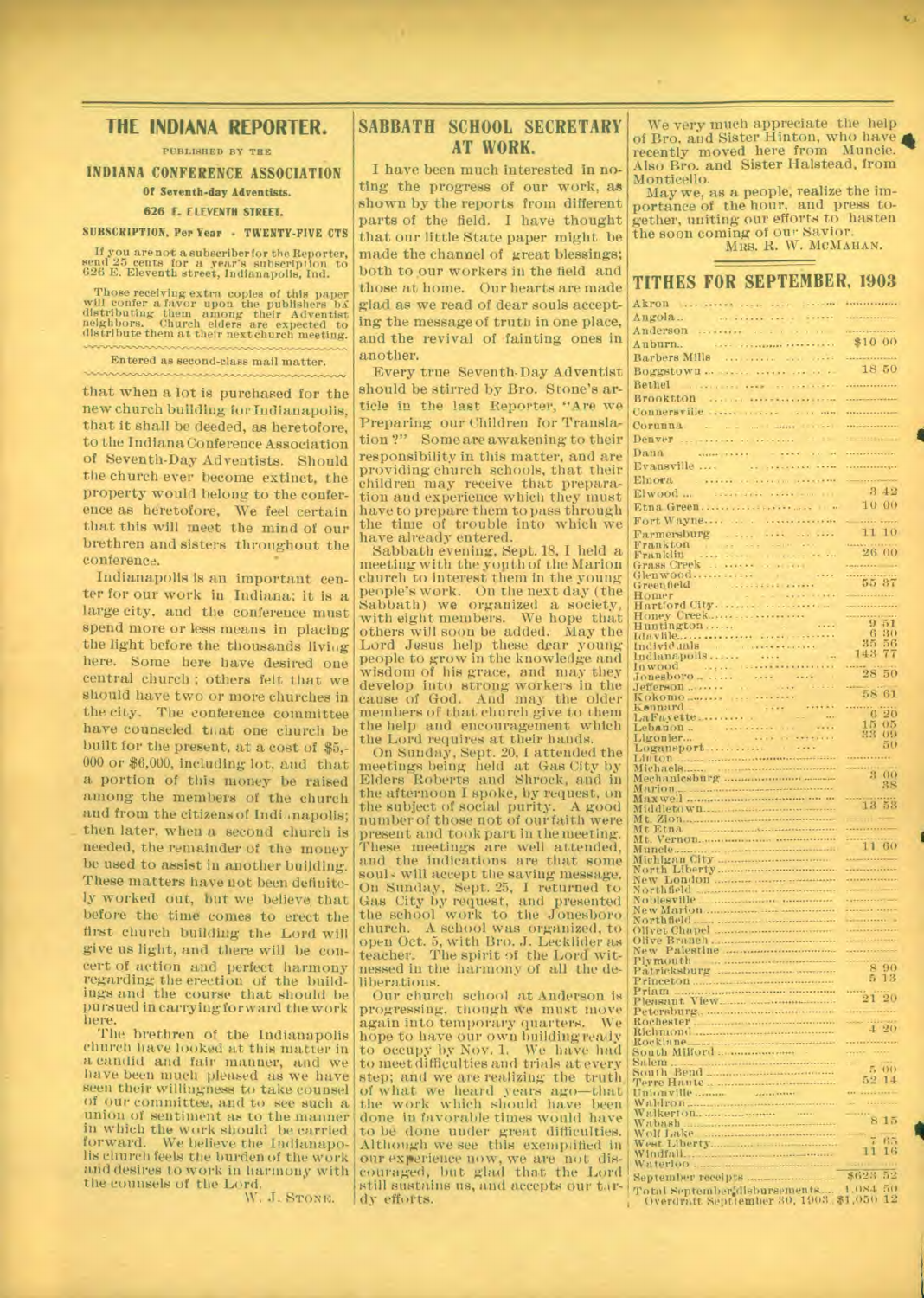| <b>Pledges to the Indiana</b>      | \$400<br>100<br>$5\,00$                              | <b>Manual Training School</b><br>nnnnnnnnnnnnnn |              |                               |
|------------------------------------|------------------------------------------------------|-------------------------------------------------|--------------|-------------------------------|
|                                    |                                                      |                                                 |              |                               |
|                                    |                                                      |                                                 |              |                               |
|                                    |                                                      |                                                 | 2 00         |                               |
|                                    |                                                      |                                                 | 200          |                               |
|                                    | .                                                    |                                                 | 500          | PRESERVAN                     |
|                                    | .<br>30<br>                                          |                                                 | 10 00        | <br>.                         |
| 8 00                               |                                                      |                                                 | 2 00         | and some                      |
| Theresa Thompson<br>5 00           |                                                      |                                                 | 5 00         |                               |
| 8 00                               | 600<br>                                              |                                                 |              | <br>---------                 |
| 12 00                              | $\frac{1}{2}$                                        |                                                 |              | ---------                     |
|                                    | 6 00<br>                                             |                                                 | 25 00        |                               |
| 500                                | 50                                                   | A B Dilworth                                    | 1 00         |                               |
| 500                                | 5 00<br>1 00<br>---------                            |                                                 | 100<br>1 00  |                               |
| Sarah A Buchanan                   | 6 00<br>100                                          |                                                 | 100          |                               |
|                                    | 6 00<br>6 00                                         |                                                 | 1 00         | ---------                     |
| Lizzie Crum & Fannie Gossett 10 00 | 200                                                  |                                                 | 200          |                               |
| 3 00<br>400                        | and such                                             |                                                 | 5 00         | 50<br><br>.                   |
| 3 00                               | 50                                                   | Frances Packard  24 00                          |              | .                             |
|                                    | 5.00<br>150                                          | Mrs L V Mann                                    | 5 00         | 5 00                          |
|                                    | 400                                                  |                                                 | 5 00         | ---------                     |
| 1 00                               | 1 20<br>20<br>.                                      | Jennie Graham                                   | 100<br>100   | <br>                          |
| Mr and Mrs L Horlacher<br>500      | .                                                    |                                                 | 500          |                               |
| A Blake                            | 50<br>50                                             |                                                 | 5 00         |                               |
|                                    | 2 00<br>                                             |                                                 | 2 00         |                               |
| 5 00                               | .<br>5 00<br>-                                       |                                                 | 1 00         | <br>25<br>التقفويسية          |
| James D Woodburn<br>10 00          |                                                      |                                                 | 200          |                               |
| 10 00                              | <b>ARRESTOR</b>                                      |                                                 | 25 00        | a saadaa                      |
|                                    | 2 00<br>-------                                      | John H Miller                                   | 5 00         | $-$                           |
|                                    | 1 00<br>.<br>1 00<br><b><i><u>Processing</u></i></b> |                                                 | 1 00<br>500  | <br>                          |
| N C Rogers (per year)              | 1 20<br>                                             | Margaret Washburn                               | 500          |                               |
| 100                                | a ma                                                 | Eva M Hankins                                   | 200          | 200                           |
| Millie Lanpher                     | 100<br><b>Salvador</b><br>500                        | Francis Kastner                                 | 3 00         | 25<br>3 00                    |
|                                    | ---------<br>1 00<br><b>KEEP LINE</b>                |                                                 | 1 00         | 100                           |
| 10 00                              | 100                                                  |                                                 | 1 00         | 1 00                          |
| James Blankenship                  | 5 00<br><b>TELEVISION</b>                            |                                                 |              | 10 00                         |
| 25 00<br>Mrs Gabrielle Havens      | .<br>1 00<br>                                        |                                                 |              | 50<br>25                      |
|                                    | 5 00<br>                                             |                                                 | 200          | .                             |
| John McBride<br>10                 | 00                                                   |                                                 |              | 100                           |
| Elizabeth Dunlap<br>1 00           | 1 00                                                 | Mary J Kirtley . t al                           | 3 10         | 210                           |
| Mrs Mary McDonald                  | 50<br>50<br>5 00                                     |                                                 | 1 20<br>1 00 | <br>100                       |
| Blanche Goodwin                    | ---------<br>500<br>.                                | Nancy Seward                                    | 1 00         |                               |
|                                    | 2 00<br>$r = r$                                      |                                                 | 1 00         |                               |
|                                    | 3 00<br><b><i><u>ASSERPTION</u></i></b>              |                                                 | 5 00         | *********                     |
| 500                                | 1 00<br>.                                            |                                                 | 1 00         | <br>100                       |
| Mrs Anna McCuaig                   | 1 00<br>1                                            | James Blankenship                               |              | $5\,00$<br>munic              |
|                                    | 100<br>                                              |                                                 |              | <b><i><u><u>.</u></u></i></b> |
|                                    | 3 00<br><b>PERSONAL</b>                              |                                                 | 1 00         | <br>100                       |
| 30 00                              | 1 00<br>-------<br>                                  |                                                 |              | 1 00<br>7 00<br>200           |
|                                    | 3 00<br><b>PARADICAL</b>                             |                                                 |              | 1 00<br>100                   |
|                                    | 5 00<br>-                                            |                                                 |              | 1 00<br>1 00                  |
| Fannie Hanna,                      | 100<br><br>500                                       |                                                 | 1 00         | 100<br>1 00<br>1 00           |
|                                    | ---------<br>5 00<br>$-$ ********                    | Ethel and Mrs Nash                              |              | 6 00<br>600                   |
|                                    | 1 00<br>1 00                                         |                                                 |              | 600<br>600                    |
| Thomas Hubbard                     | 2 00                                                 | Eva Bradford and daughter                       |              | 550<br>5 50                   |
|                                    | 5 00<br>--------                                     |                                                 |              | 2 00<br>2 00                  |
|                                    | 500<br>ana air<br>500<br>تتعميه                      |                                                 |              | 1 00<br>1 00<br>100<br>1 00   |
|                                    | 5 00<br>marin                                        | C J Boyd                                        |              | 8 00<br>8 00                  |
|                                    | 50<br>.                                              |                                                 |              | 1 00<br>1 00                  |
|                                    | 5 00<br>12002111                                     |                                                 |              | 1 00<br>1 00                  |
| 25 00                              | للمتنبية<br>500                                      |                                                 |              | 100<br>100<br>50              |

|                             | 5 00                       | 5 00               |
|-----------------------------|----------------------------|--------------------|
|                             | 200                        | 200                |
|                             | 2 00                       | 200                |
|                             | 500                        | 5 00               |
| E M Jackson                 | 6 00                       | 6 00               |
|                             |                            | 12 00              |
|                             | 50                         | 50                 |
|                             | 2,50                       | 2 50               |
|                             |                            |                    |
|                             | 50<br>5.                   | .                  |
|                             | 250                        | 2.50               |
|                             | 5 00                       | 5 00               |
| Mrs McMahan                 | 5 00                       | 5 00               |
|                             | 25                         | 25                 |
|                             | 25                         | 25                 |
| Huntington Co. by E Hayes   | 83<br>3                    | 83<br>$\mathbf{3}$ |
|                             | 5<br>$^{00}$               | $^{0}$<br>5        |
|                             | 5<br>00                    | 5.<br>00           |
| North Liberty oh by E C S   | 3<br>70                    | 3<br>70            |
| Terre Haute & Far'burg dons | 8<br>50                    | 50<br>я            |
| Mrs Crum                    | $\overline{2}$<br>$^{(1)}$ | 200                |
|                             | 62                         | 62                 |
|                             | 8<br>$^{00}$               | 800                |
|                             | 19<br>30                   | 30<br>19           |
|                             | 1<br>$^{\alpha}$           | 1<br>$\Omega$      |
|                             | $\mathbf{1}$<br>00         | $\mathbf{1}$<br>00 |
|                             | 4<br>49                    | A.<br>49           |
|                             | 2<br>00                    | 2<br>00            |
| C J Boyd, collections       | 00<br>10                   | 00<br>10           |
|                             | 1<br>00                    | 00<br>1.           |
| Fort Wayne church           | 75                         | 75                 |
| J L Locke                   | 00                         | 2<br>$^{00}$       |
| M Wooster.                  | 5 00                       | 5 00               |
|                             | 昌隆                         | 53                 |
|                             | 50                         | 50                 |
| J McBride, old pledge       | $^{00}$<br>10              | 10 00              |
|                             | 5<br>00                    |                    |
|                             | 00<br>7                    | 700                |
|                             |                            |                    |

# **TO CHURCH SCHOOL TEACHERS**

"How to Punctuate," by Prof. D. D. Rees, of Union College, to a little book that makes punctuation easy for the grammar student. This text was prepared especially for use in our schools, and has been placed in the suggestive course of study as outlined by the text-book committee of the educational conference recently held at College View, Neb. "How to Punctuate" should be correlated with grammar in all the schools in the conference. The book can be supplied by this office. Substantially bound in cloth, 40 cents.

# **GOOD PLASTERER WANTED**

The Emmanuel Missionary College needs a first-class plasterer to direct in the plastering of the study hall building, now being erected. If any of our brethren who are first-class plasterers are in a position where they can take up this work, they will confer a favor by stating their expe-rience, qualifications, and wages re-quired, to the Business Manager of Emmanuel Missionary College. Berrien Springs, Mich. P. T. MAGAN.

An Anderson dispatch to an Indianapolis paper, last week, tells how the public schools of that city missed 30 •pupils formerly attending, and sent the truant officer to hunt them up. After some trouble, the officer found the 30 missing pupils, and about 20 more who had not been reported, in the.Seventh-Day Adventist school.